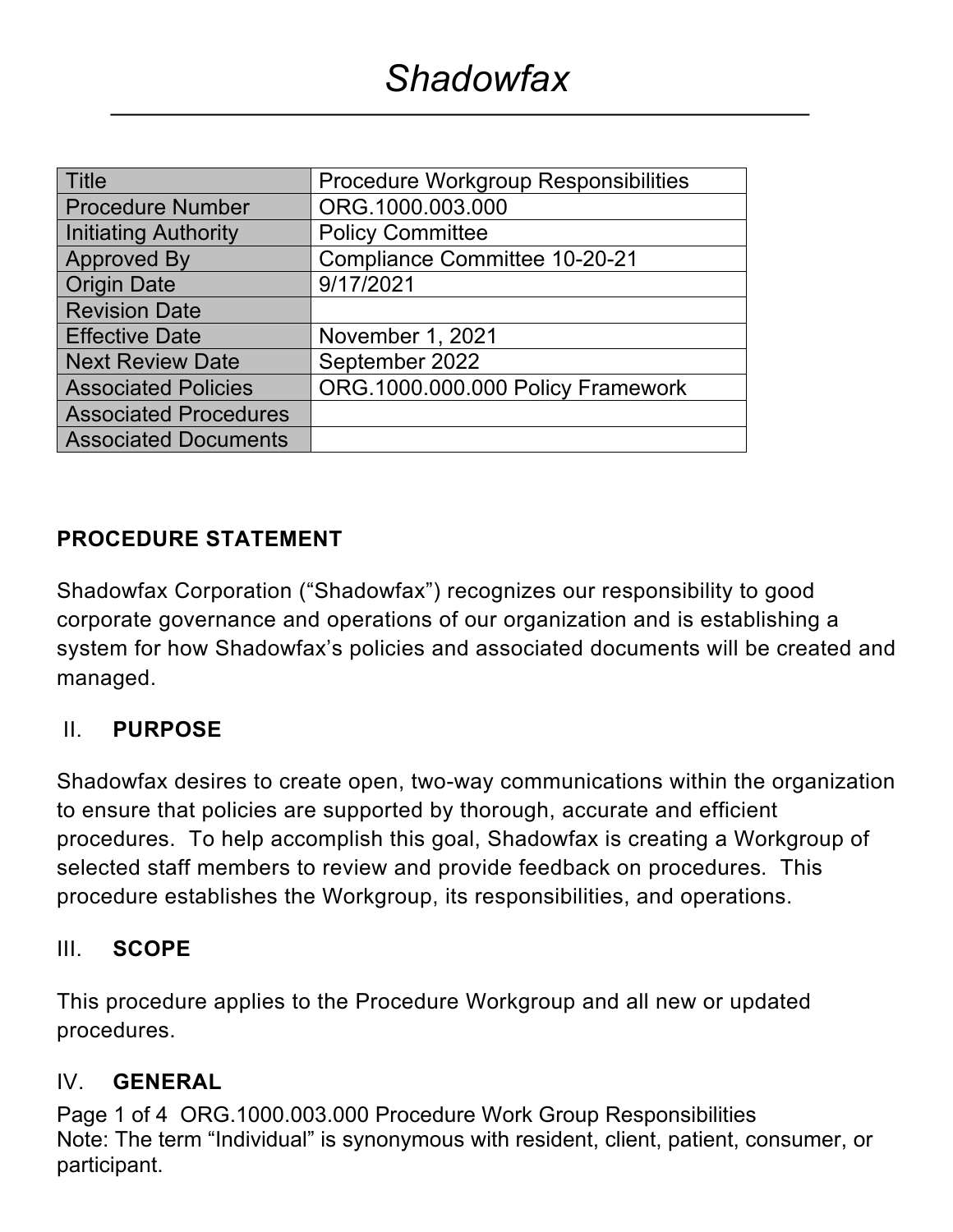This procedure is based on Shadowfax operational standards and policy ORG.1000.000.000 Policy Framework standards.

# V. **PROCEDURE**

### Procedure Workgroup

The Procedure Workgroup will have at least three staff members each from Residential and Day Supports programs. Workgroup members will be selected by the Compliance Committee. Workgroup membership will be re-evaluated and/or changed annually when this procedure is reviewed, or as requested by the Compliance Committee.

The Workgroup will meet quarterly, at a minimum, and more frequently if requested by the Compliance Committee or Policy Committee. The Workgroup will have a Chairperson/Facilitator that is a member of management, selected by the Compliance Committee. The Chairperson is responsible for scheduling and facilitating meetings, taking meeting notes, communicating action items from the meetings to responsible parties and following up to ensure action items are completed according to plan.

Workgroup responsibilities include:

- 1. Reviewing new or updated procedures, as requested by the Policy Committee, for:
	- a. Thoroughness
	- b. Completeness
	- c. Agreement with the associated policy
	- d. Logic and efficiency

Page 2 of 4 ORG.1000.003.000 Procedure Work Group Responsibilities Note: The term "Individual" is synonymous with resident, client, patient, consumer, or participant.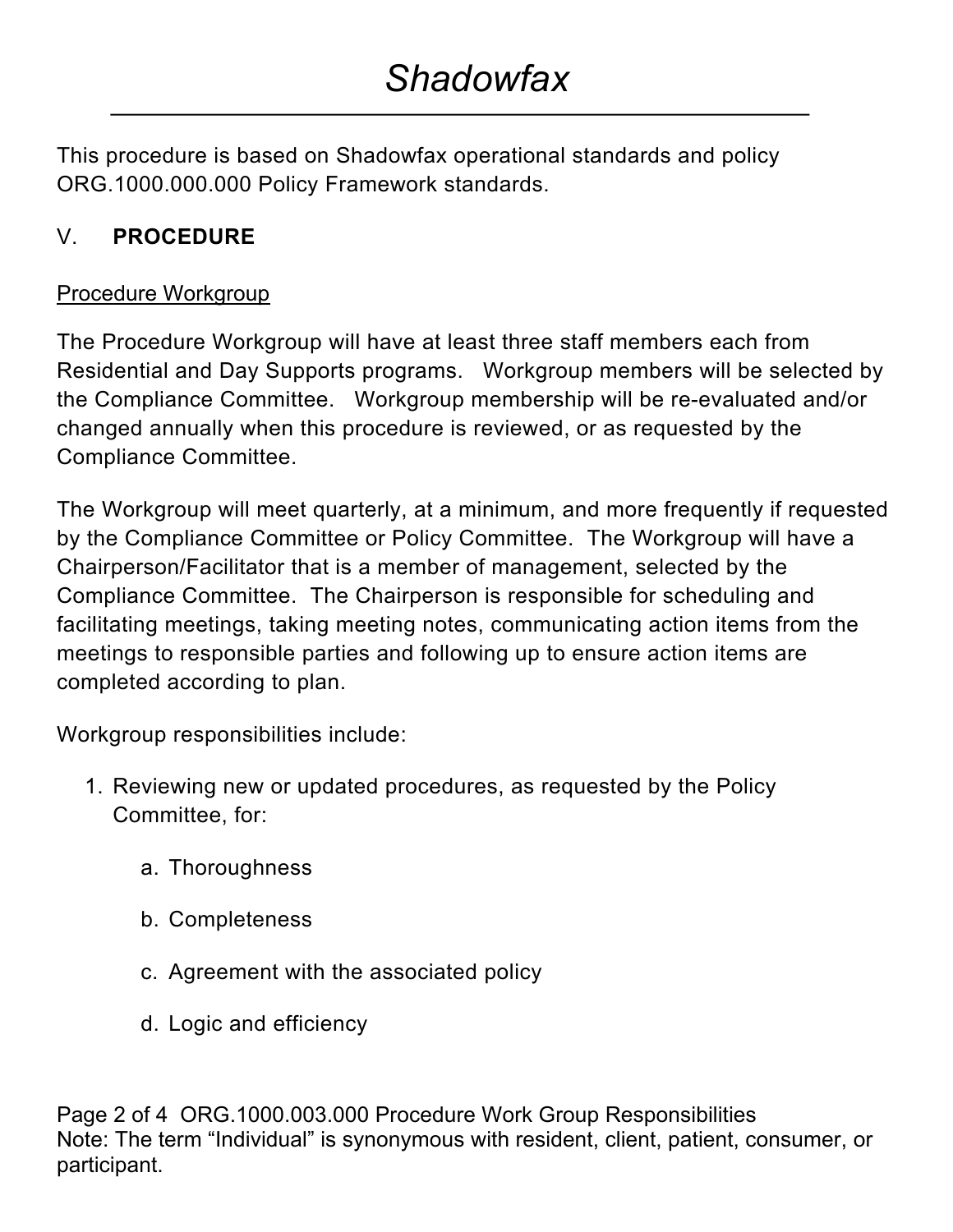- e. Confirmation that the procedure references any needed tool, form, computer system, handbook, method, certification, etc.
- 2. Raising questions on procedures in an effort to improve the procedure's content

### Workgroup Meetings

Meetings should be scheduled to work within members' existing work schedules, as much as possible. Overtime will be allowed for meetings with prior management approval. The Workgroup may meet as separate DAY and RES groups to make scheduling meetings easier and to allow for each group to focus on the procedures most applicable to their work. The Workgroup may have to meet as one group from time-to-time to review organization-wide procedures, i.e., ORG, IT, HR, FIN procedures.

Procedures to be reviewed should be sent 10 business days in advance of meetings, whenever possible, to allow for workgroup members to review documents in consideration of their work schedules and duties.

Materials and information on draft policies and procedures shared within Workgroup meetings are confidential, however the Workgroup is encouraged to provide informal, word-of-mouth or email communications with peers on approved policies and procedures.

#### Tools for Procedure Review and Comment

The Workgroup has their own set of folders in Shadowfax's Microsoft Teams, used by the Workgroup Chair.

## VI. **OVERSIGHT**

The highest-level position for each Shadowfax department their designate(s) (the "Approved By") shall be in charge of the administration of this Procedure. The Approved By responsibilities include:

Page 3 of 4 ORG.1000.003.000 Procedure Work Group Responsibilities Note: The term "Individual" is synonymous with resident, client, patient, consumer, or participant.